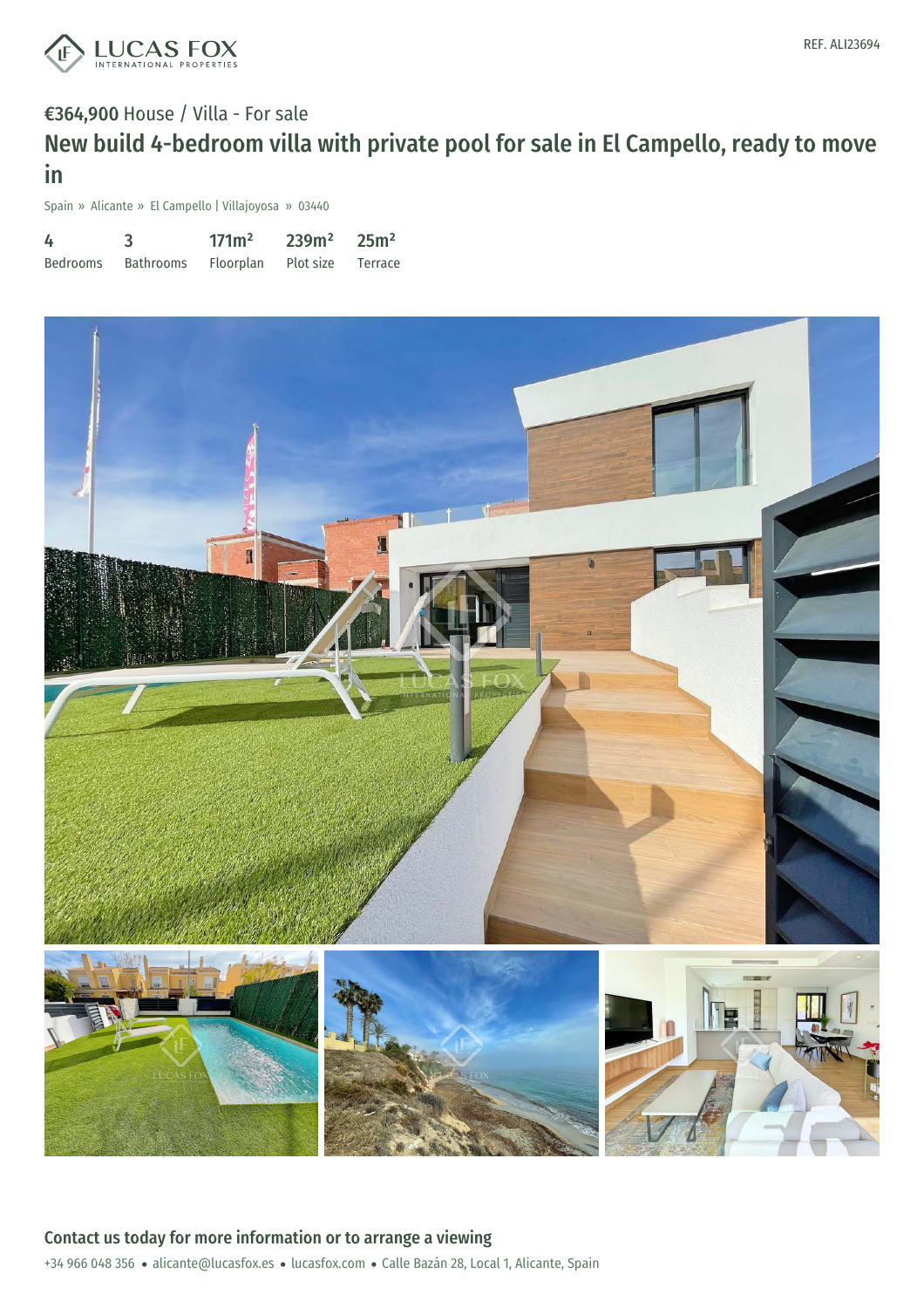

## €364,900 House / Villa - For sale New build 4-bedroom villa with private pool for sale in El Campello, ready to move in

Spain » Alicante » El Campello | Villajoyosa » 03440

4 Bedrooms 3 Bathrooms 171m² Floorplan 239m² Plot size 25m² Terrace

#### **OVERVIEW**

## Furnished house in brand new move-in condition 400 metres from El Campello beach, with 4 bedrooms, 3 bathrooms and a large private pool.

This beautiful villa is located close to the beach of El Campello, in an open residential development of 23 detached properties, being constructed in 2 phrases, designed to fulfill all requirements for the perfect coastal villa.

This property of 171 m², with 3 floors, 4 bedrooms and 3 bathrooms on a private plot of 239 m² will be completed in Q4 of 2021. From the street, the development stands out for its minimalist style, straight lines and the façade with glazed walls.

Entering the property we have the access ramp to the garage on one side and on the left the green area and the 7-metre long private pool.

Passing to the terrace, where we you can eat most days of the year, we enter the house and inside we find space, lots of light, top quality porcelain flooring, the large open kitchen and the dining room. On the right side we have a small bathroom and the double bedroom with plenty of space for the wardrobe and its own bathroom.

From the day area we go up on the first floor where we have another 2 bedrooms, a common bathroom with a shower and a huge terrace of more than 25 m². Going down the stairs we reach the basement, an area of 65  $m<sup>2</sup>$  divided into a room with 2 large windows, a bathroom, a garage for your car and a terrace in the rear area.

The property is sold ready to move in, fully equipped with an air conditioning system, automatic irrigation [system](mailto:alicante@lucasfox.es) in the green area, [electr](https://www.lucasfox.com)ical kit and fully furnished.

A wonderful beachside home or second residence. Please contact us to ask for further information.



[lucasfox.com/go/ali23694](https://www.lucasfox.com/go/ali23694)

Garden, Swimming pool, Terrace, Private garage, Modernist building, Parking, Underfloor heating, Air conditioning, Built-in wardrobes, Double glazing, Equipped Kitchen, New build, Solar panels, Transport nearby